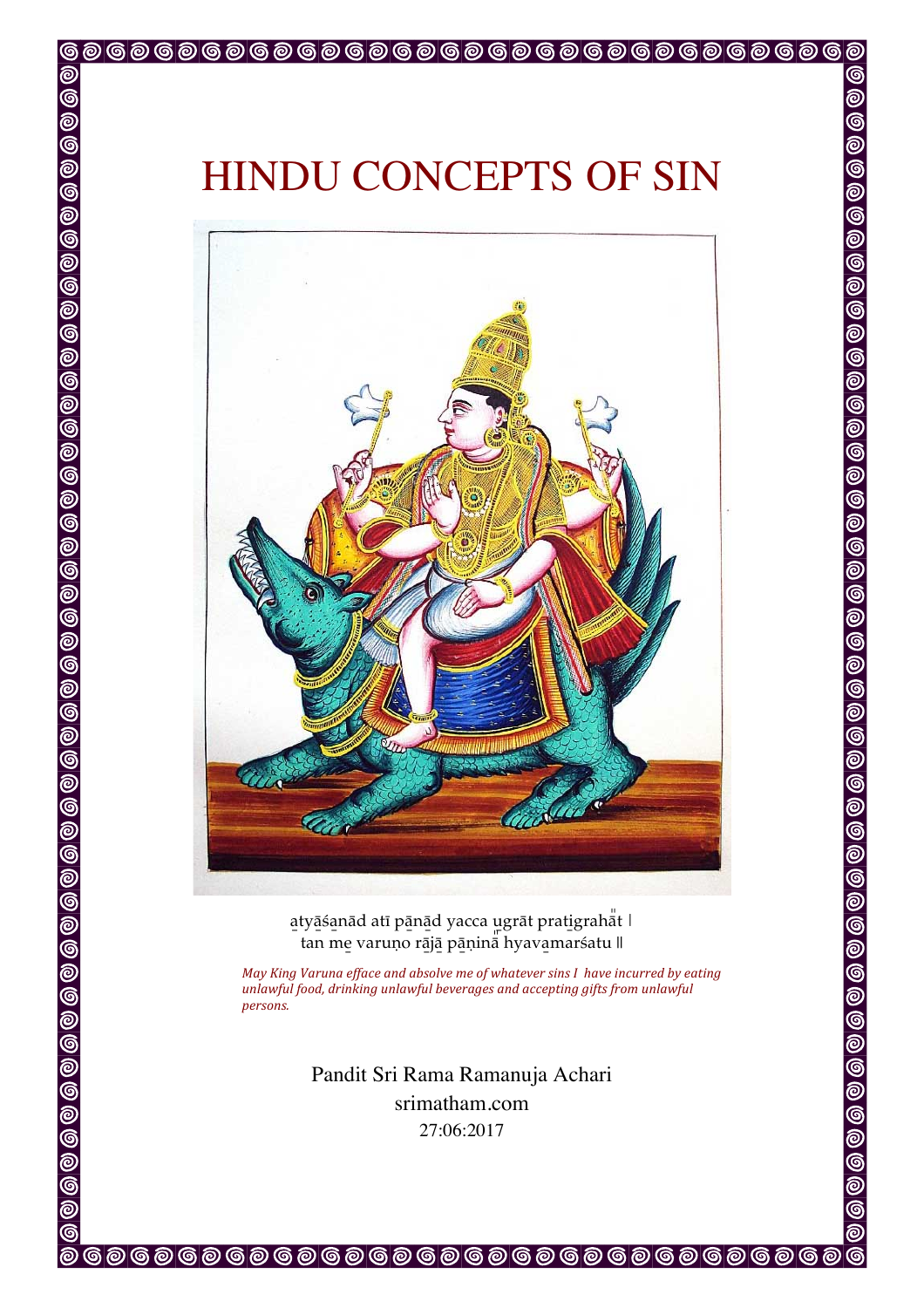# HINDU CONCEPTS OF SIN

# **Introduction**

Modern Hinduism has three major sources — (1) the Dharma Śāstras, (2) the Upanisads (Vedānta) both based upon the Veda collectively called *nīti* and (3) *Rīti* — custom and usage of the various castes and communities.

Vedānta is the theoretical heart of Hinduism and the Dharma Śāstras the source of common practice. The concept of sin is peripheral to the philosophy of Vedānta which hardly even touches on it, the Dharma Śāstra on the other hand, as legal manuals of practical conduct does deal with it in depth.

The Vedānta, like all the Indian philosophies, centres on the universal problem of suffering (*dukha*), it's causes (*avidya* or nescience) and it's eradication. Sin is regarded as unskilful action (*akuśala karma*), which results in further suffering, hinders spiritual practice (*sādhana*) and retards spiritual progress and reunification with Brahman.

The key existential problem of Hinduism is an *epistemological* one — i.e. **spiritual ignorance** (*avidya*) which means ignorance of our true natures as modes of Divinity (*jivātman*) and the mistaken personal identification with our bodies, minds and material circumstances (*moha*). The solution to the problem is self-knowledge — *ātma-vidya* or *ātmajñāna*.

#### CHRISTIAN DOCTRINE OF SIN

In comparison to Hinduism where sin is peripheral, sin is **central** to the whole theology of Christianity, everything in Christianity relates to the reality and evil of sin. Without the doctrine of sin, Christianity ceases to exist. Sin is an *ontological* problem — meaning that sin is the very problem which religion addresses.

Sin is anything that is contrary to the law or will of God. If you do what God has forbidden, then you have sinned. In addition, if you do not do what God has commanded, you sin. Either way, the result is eternal separation from God

#### **Original sin**

According to mainstream Christian theology, at the moment the mythological Adam and Eve ate the fruit from the tree of knowledge — which God had commanded them not to do — both sin and death were born. Their years of life were limited. Since Adam represented the father of the human race, he is held responsible and thus the Fall of man is referred to as the "sin of Adam", which is inherited from him as a condition of fallen human nature. Satan tempted Eve who then tempted Adam — so Christians believe that the Devil has a significant role to play in tempting humans to sin.

Original Sin is the cause of Adam and all his descendants losing unrestricted access to God:–

"Wherefore, as by one man sin entered into the world, and death by sin; and so death passed upon all men, for that all have sinned."(Rom 5:12)

In Christian theology, the sacrifice of Jesus on the cross is the atonement for the sin of Adam.

"For as in Adam all die, even so in Christ shall all be made alive."(1 Cor 15:22)

So every person that is born is born sinful and corrupted by their very nature. The sacrifice of Jesus on the cross was the remedy. As a result of that act of sacrifice all who put their trust in Jesus and are baptized now have unrestricted access to God through him.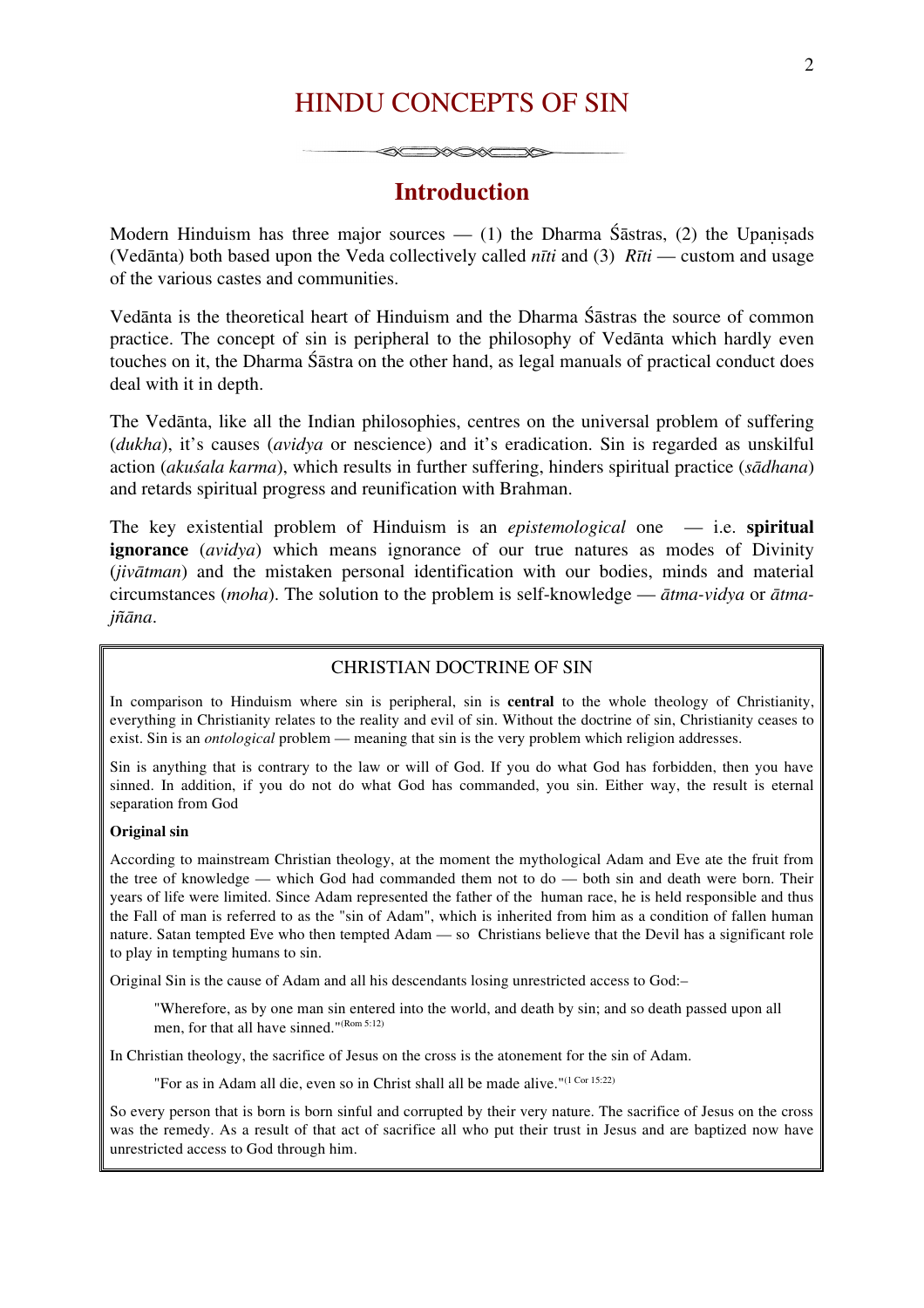### **1. Sin in the Vedas**

In the Rig Veda we are presented with the vague idea of sin as some kind of an offence against the gods which results in illness, misfortune, drought, conflict etc. The so called 'sins' are not actually detailed, but a number of synonyms are used which gives us a notion of what they were on about:—

*āgas* (scandal, offence), *agha* (impurity, mishap, distress), *abhidroha* (injury) *enas* (bad luck), *durita* (bad course, difficulty), *duskṛta* (bad deeds), *drugdha* (hurtful, malicious actions), *amhas, urjina, droha* (injuring, spiteful, hurtful actions), *kilbiṣaḥ* (stain, defilement).

There are many Sūktas addressed primarily to Varuna imploring his forgiveness and to withhold his anger and punishment for the transgressions committed.

The Vedic concept of 'sin' (*anṛtam =* untruth) is a co-relative of it's positive polarity — *ṛtaṁ*

**Ritam/ Satyam** — refers to the regular order or equilibrium and harmony of the Cosmos, the homeostasis of the Cosmic Person (*puruṣa*), the "body" of which is the physical universe. Vedānta is pantheism — Brahman is the totality of being, it is the quantum energy of which everything is composed.

*Ritam* has three aspects:—

- 1. The regular and general order in the cosmos and the natural laws (*adhibhūtam*)
- 2. The correct and ordered way of the cult of the gods (*yajña*) <sup>1</sup> (*adhidaivatam*)
- 3. Ethics, morality and spiritual evolution of humankind (*adhyātmam*)

Our proper response to these three imperatives are encapsulated in the doctrine of the *Hita Trayam* — the threefold benefit.

- 1. Assisting in the cosmic order by doing the right thing by the environment and ensuring we live sustainably.
- 2. Ensuring the continued making of offerings and ceremonies for the devas through yajñas<sup>2</sup>.
- 3. Living an ethical life creating harmony, stability and peace in society between all social orders.

# **2. In the Dharma śāstra**

The cosmic struggle in Hinduism as reflected in the Dharma Śāstra and the Purāṇas is not between good and evil like the Abrahamic religions but between **chaos** and **order**. Sins are a symptom of chaos, a disturbance of social order and harmony based on selfish individual motivation (*svārtha*) and not in anyway related to a force of evil (the devil or Satan as in Christianity).

In the Dharma Śāstra literature, which is primarily practical and legalistic, we find a shift away from the view that 'sin' was an offence against the gods to the idea that

 <sup>1</sup> *yajño v<sup>ā</sup> <sup>ṛ</sup>tasya yoni<sup>ḥ</sup>* (S.B.1.3.4.16) Yajña (reciprocal exchange of energy) is the matrix of Rita.

<sup>&</sup>lt;sup>2</sup> saha yajñaih prajāh srstvā purovāca prajāpatih | anena prasavisyadhvam esa vo'stvista kāmadhuk || Gītā 3:10 10. In the beginning the Lord of all beings, created humans along with the yajña (sacrifice), saying: 'By

this shall you prosper; this shall be the cow of plenty granting all your desires.'

<sup>11.</sup> By this, may you nurture the gods, and the gods will nurture you [in return]. Thus, nurturing one another, you will obtain the highest good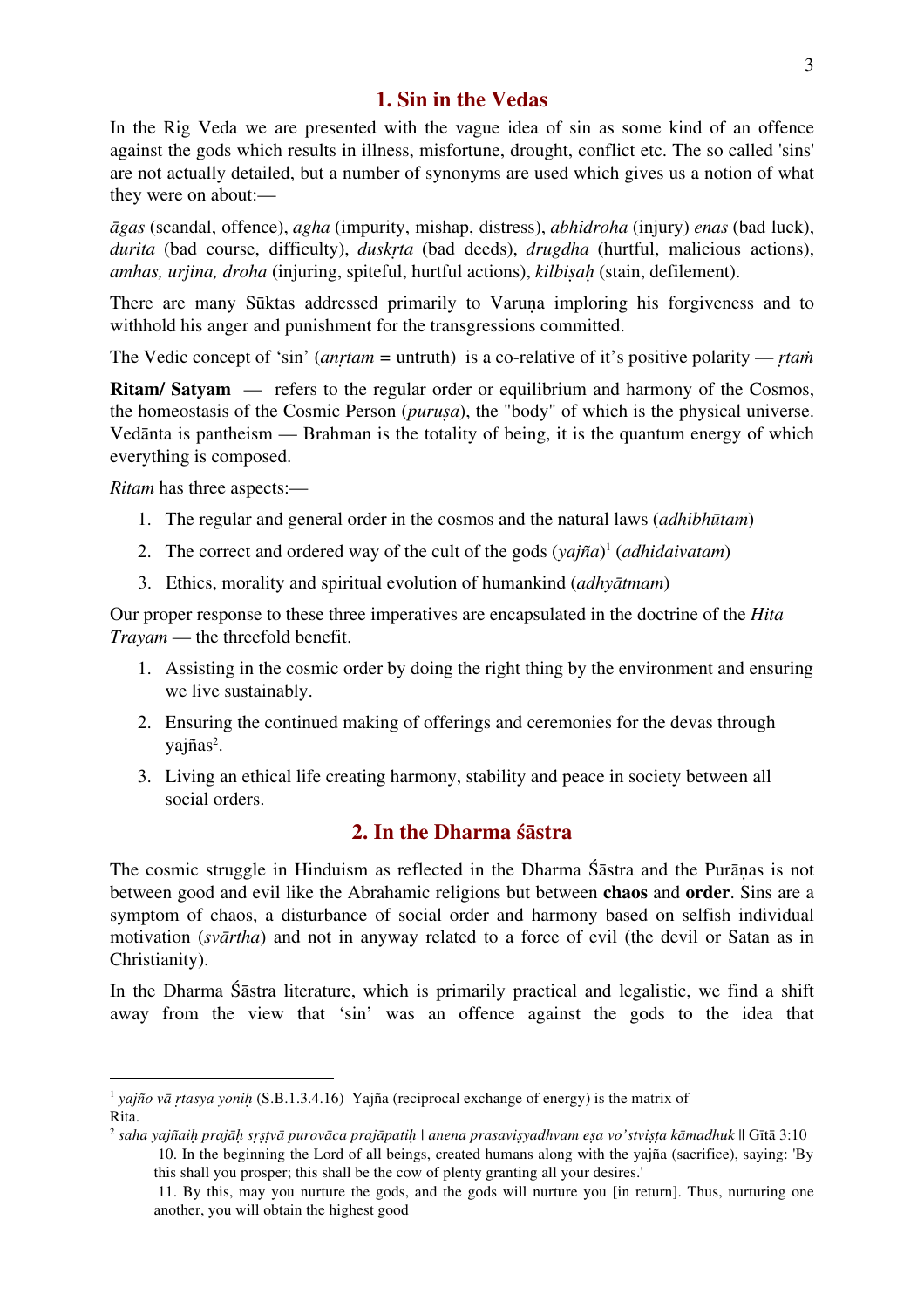'sin/crime/transgression' was the cause of spiritual, physical, social and ritual *pollution*<sup>3</sup> remedied through purificatory rites and penance. Like all ancient literature the Dharma Śāstra does not differentiate between crime (secular) and sin (religious).

Sins, referred to as *pāpam* or *pātakam* are divided into categories and enumerated at great length. There is a lot of difference of opinion in the Dharma Śāstra about which sins/transgressions fit into which category. The purpose of categorizing them was to indicate the type of atonement/penance that was to be prescribed, and about this there is also much difference of opinion amongst the law-givers.

Transgressions are also gender and class (*varna*) based, and what is considered as *pāpam* for one class or gender may not be so for another — e.g. it is a sin for a Brahmin to drink alcohol but not for a Sūdra. A woman can begin her daily chores without taking a shower whereas it is compulsory for men.

It is important also to retain an awareness of historical time difference and avoid applying our modern socio-political theories of gender-politics, class-conflict, egalitarianism, socialism, humanism, cultural relativism etc., when judging texts which are  $1000 + \text{years}$  old! So please view these descriptions and prescriptions in the time frame and social context in which they were given and then judge whether they are still valid or not. Some of the "sins" enumerated are quite quaint and quirky to us in the 21st century! What is no longer valid can readily be rejected, since in Hinduism they are not the immutable laws of the Creator but rather legislation of very human law-givers!

Āpastamba divides crimes/sins into two categories viz.

1. *pataniya* (those that result in social impurity and social demotion — i.e. loss of caste). Seeing that the classical caste system is no longer applicable, these acts while they are still crimes/sins do not result in any social disability.

| pataniya                                                                                                                                                                                                                                                                                                                                                                                                                                                                                                                                      | aśucikara                                                                                                                                                                                                                                                                                                                                                                 |
|-----------------------------------------------------------------------------------------------------------------------------------------------------------------------------------------------------------------------------------------------------------------------------------------------------------------------------------------------------------------------------------------------------------------------------------------------------------------------------------------------------------------------------------------------|---------------------------------------------------------------------------------------------------------------------------------------------------------------------------------------------------------------------------------------------------------------------------------------------------------------------------------------------------------------------------|
| Crimes whereby one becomes an <i>abhisasta</i> <sup>4</sup><br>$\bullet$<br>Complete loss (by neglect) of the Vedic<br>learning that one secured by study and<br>memorization.<br>Grand larceny<br>Drinking of $sura$ — alcoholic beverages.<br>Causing abortion<br>Incest<br>Sexual misconduct $-$ intercourse with the<br>female friend of one's female guru (mother etc.)<br>or with the female friend of one's <i>guru</i> (father<br>etc.) and with the wife of any stranger.<br>commission of immoral<br>Constant<br>acts<br>(adharma). | Cohabitation of a noble woman<br>with commoners,<br>Cohabitation of noble men with<br>commoners.<br>Eating the flesh of forbidden<br>animals such as that of a dog or a<br>human being or village cocks and<br>pigs or other carnivorous animals,<br>Eating the excrement of human<br>beings<br>Partaking of food left over by<br>persons other than parents or<br>gurus. |

2. *aśucikara* (those that cause personal impurity, though no social disability).

 <sup>3</sup> The technical term for purity is *śaucam* and impurity *aśaucam*, derived from the root *śuci* which means bright/clear.

<sup>4</sup> *abhiśastas,* are those who murder a Vedic scholar or one who had been initiated for the performance of a *soma* sacrifice; one who causes an abortion, or one who kills a menstruating woman. (1.9.24.6-9).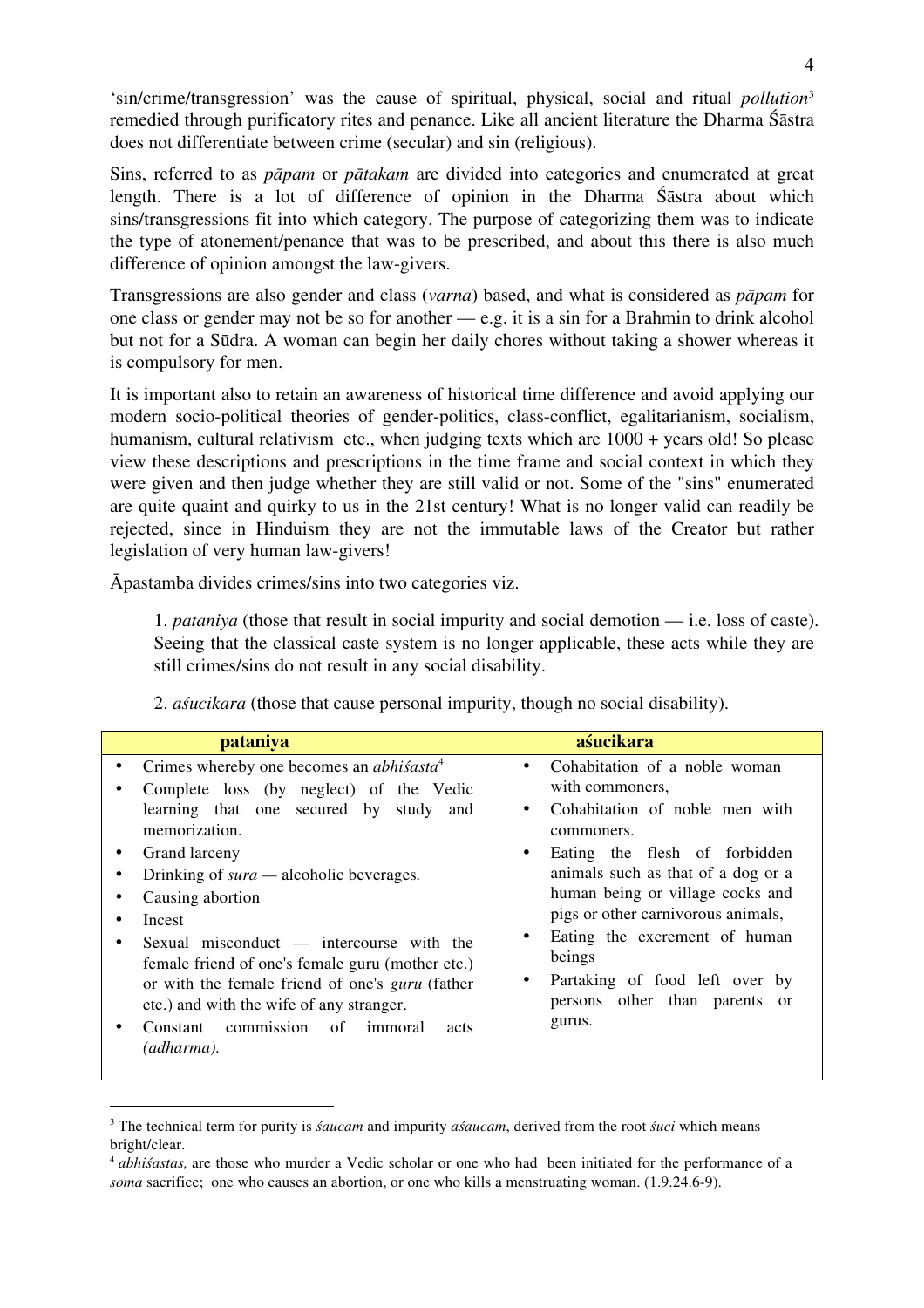The *Baudhāyana Dharmasūtra* (II.1) divides sins into*:—*

| pataniya                                                                                                                                                                                                                                                                                                | upa-pātaka                                                                                                                                                                                                                                                                                                                             | aśucikara                                                                                                                                                                                                                                                                                                                        |
|---------------------------------------------------------------------------------------------------------------------------------------------------------------------------------------------------------------------------------------------------------------------------------------------------------|----------------------------------------------------------------------------------------------------------------------------------------------------------------------------------------------------------------------------------------------------------------------------------------------------------------------------------------|----------------------------------------------------------------------------------------------------------------------------------------------------------------------------------------------------------------------------------------------------------------------------------------------------------------------------------|
| Making voyages by sea<br>$\bullet$<br>Stealing the property of a<br>priest<br>Misappropriating a deposit<br>Giving false evidence<br>٠<br>regarding land (disputes)<br>Trading with merchandise<br>$\bullet$<br>of all descriptions<br>Serving lower classes<br>٠<br>Begetting a child on a<br>commoner | Sex with a proscribed<br>female.<br>Sex with the female friend<br>٠<br>of a female <i>guru</i> or with<br>the female friend of a<br>male <i>guru</i><br>Sex with a female outcast.<br>$\bullet$<br>Practicing medicine.<br>Officiating as a village<br>priest.<br>Earning a living through<br>theatre and drama.<br>Violating virgins. | Gambling<br>٠<br>Engaging in black magic<br>$\bullet$<br>Subsisting by gleaning<br>٠<br>corn fallen in the field<br>Subsisting by handouts<br>٠<br>after graduating.<br>Staying for more than<br>٠<br>four<br>his<br>months<br>at<br>teacher's seminary<br>after<br>graduation.<br>Practicing astrology as a<br>٠<br>profession. |

*Kātyāyana* divided sinful acts into five classes viz. *mahā-pāpa* (mortal sins), *ati-pāpa* (the highest sins than which there is nothing worse), *pātaka* (sins similar to *mahā-pātakas), prāsangika* (due to association or contact with offenders) and *upa-pātaka* (minor sins).

The *Viṣṇu-dharma-sūtra* (33.3-5) speaks of nine kinds of transgressions viz. *ati-pātaka, mahā-pātaka, anu-pātaka, upa-pātaka, jāti-bhraṁśa-kara* (social-expulsion), *saṅkari-karaṇa,*  (drop in social status), *apātri-karana* (rendering the perpetrator unworthy of receiving gifts), *mala-vāha* (causing defilement) and *prakīrṇaka* (miscellaneous).

*Manu-smriti* omits the separate mention of *ati-pātaka* and *anu-pataka* and includes most of them under those that he designates as equal to one of the four well-known *mahā-pātakas.* 

### **3. The Mahā-pātakas**

*The Pañca Mahā-pātakas* or 'Five Great Sins' are the framework for much of the Hindu discourse on the subject of sin. These are five broad headings and not specific acts per se.

Usually the five *mahā-pātaka* have been enumerated from the days of the *Chāndogya Upanisad* and throughout all the Dharma Shastras as:—

- (1) *Brahma-hatyā* heinous murder.
- (2) *Surā-pāna —* drinking the spirituous liquor.
- (3) *Suvarṇa-steya —* theft of gold.
- (4) *Guru-talpaga —* sexual intercourse with the wife of a guru.
- (5) *Saṁsarga* association with the perpetrators of any of these four (for a year or more). Some texts substitute infanticide or abortion instead of *samsarga*.

What constitutes a **crime** as differentiated from **sin** has changed over time with the evolution of the modern legal system. Adultery and homosexuality for example in English and Religious Canon law were crimes until quite recently. In modern western society both adultery and homosexuality are no longer crimes but are still considered as 'sins' according to (Christian) Canon Law.

In Hinduism, murder, theft and certain sexual misconduct such as rape, incest and pedophilia are crimes as well as being sins, but drinking alcohol while not a crime is considered to be a sin for some (priests) and not for others (commoners). Continued and regular association with these miscreants is not a crime but is considered to be corrupting or 'polluting'.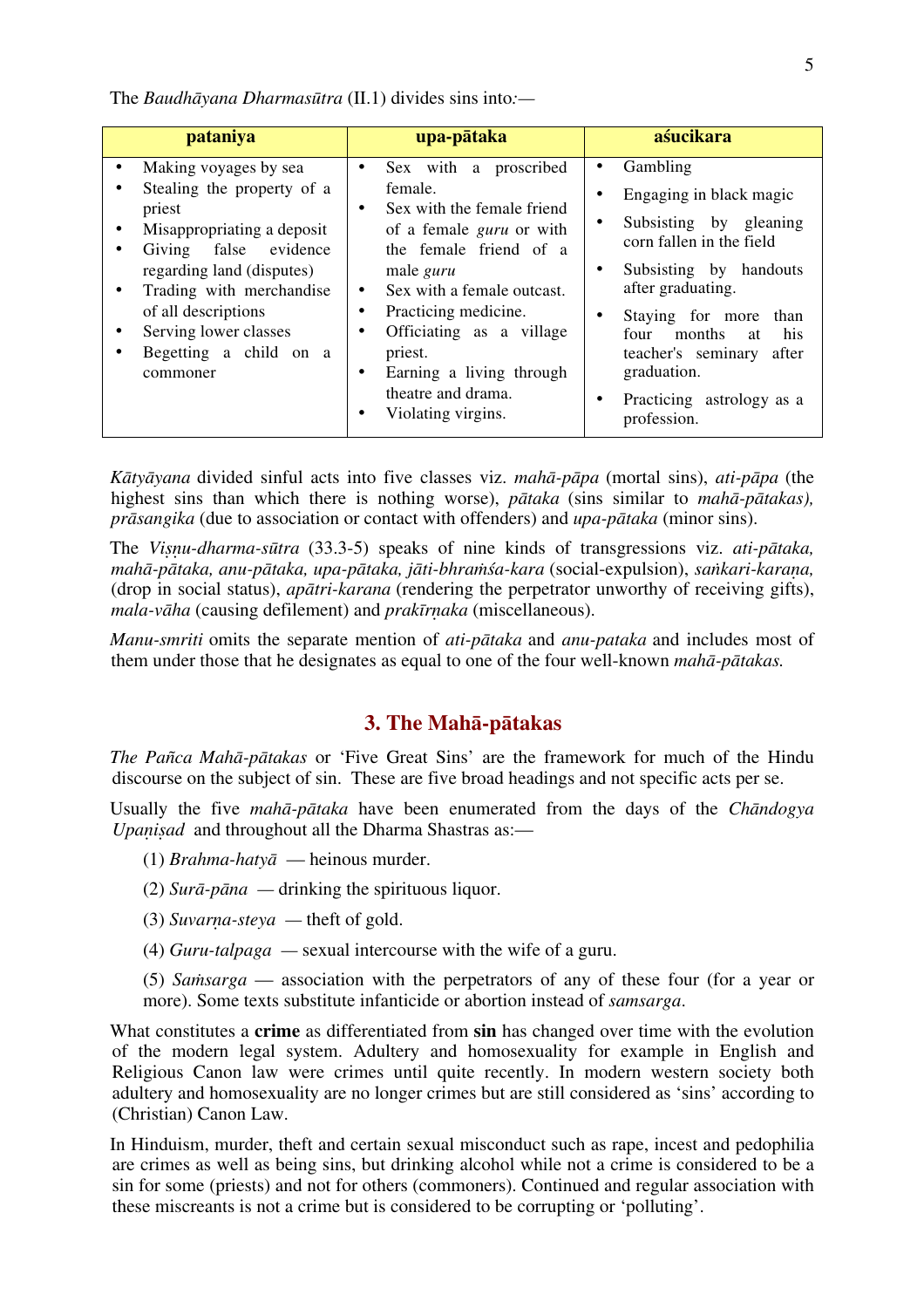Both the secular law and the ecclesiastical laws make a difference between a sinful act intentionally committed *(kāmataḥ)* and one committed through ignorance or heedlessness (*ajñānataḥ*) and between an act done only once *(sakṛt)* or done repeatedly *(asakṛt).* 

In the case of the three social orders other than that of the priests*,* some *smrtis* like that of *Cyavana* laid down other *mahā-pātakas* in addition to the five, viz.

- for the ruling class punishing an innocent person and fleeing from the battle-field.
- for the business community using false balances and weights and cheating in general.
- for the working class engaging in the meat trade, causing harm to a priest.

All Hindu Canon law (*not* being a revelation from an omniscient god) is subject to considerations of time, place and circumstance, so while retaining the categories of the *Mahāpātakas* we are at liberty in the modern world to modify and adapt them to contemporary social circumstances and mores.

# **1***. Brahma-hatyā* **— Heinous Murder**

The literal meaning is *brahma* = enormous, great, heinous; *hatya* = murder.

*Brahma-hatyā,* or *vadha* (killing) is defined as:— "an act which immediately or after some time results in the loss of life directly without the intervention of any other cause".

The primary meaning given by the lawyers is the premeditated murder of a learned priest.<sup>5</sup> But refers more to the extreme gravity of the crime rather than the specific act of murdering a member of the brāhmin caste. In the days before mass media all knowledge was learned by rote and carried in the heads of the priests. Killing a learned priest was therefore like destroying a library of precious books before the advent of data retention devices.

*According to Āpastamba* one who instigates, approves of, and commits an act — these share its results in heaven and hell; but he amongst these who contributes most to the accomplishment of the act obtains a greater share of the results'.6

## **Exceptions**

One important question that very much exercised the minds of ancient and medieval *Dharmaśāstra* lawyers is whether one can justifiably kill a *brāhmaṇa ātatāyin* (a member of the brahmin caste who is an arsonist, a poisoner, a kidnapper, an assassin, or who intends to illegally appropriate another's land), in self-defence without incurring any sin.

The conclusion of the *Mitākṣarā* is that, an *ātatāyin* whoever he may be*,* may be physically opposed, resisted and even killed without incurring any blame.

### **Equivalent Tansgressions**

The gravity of premeditated murder was extended by the law-givers to include all other forms. The *Sāma-vidhāna* held that killing anyone who had studied and memorized the Veda, abortion and of a woman7 who was in her period (*ātreyi)* are equal to *brahmāhatyā.*

 $5$  A man may be the cause of the death of a priest in five ways, viz, he may himself murder (i.e., he becomes the *kartā),* he may incite another to murder *(prayojaka)* by ordering by imploring and giving advice about the murder, he may encourage another to kill by his own approval *(anumantā),* or by helping the killer when he wavers or by offering protection to the killer against others *(anugrāhaka)* and by becoming a *nimittin.* A *nimittin* is defined as one that angers a priest by rebuking or beating or depriving him of wealth etc. and in whose presence and on account of whom, the priest that is distressed commits suicide.

<sup>&</sup>lt;sup>6</sup> 'Where many persons are armed and have a common purpose in view, if even one of them kills a person, all of them are guilty of murder' (according to Manu)

<sup>7</sup> *Viśvarūpa* on *Yajur-veda* says that no *prāyascitta* can expiate the sin of killing a woman intentionally.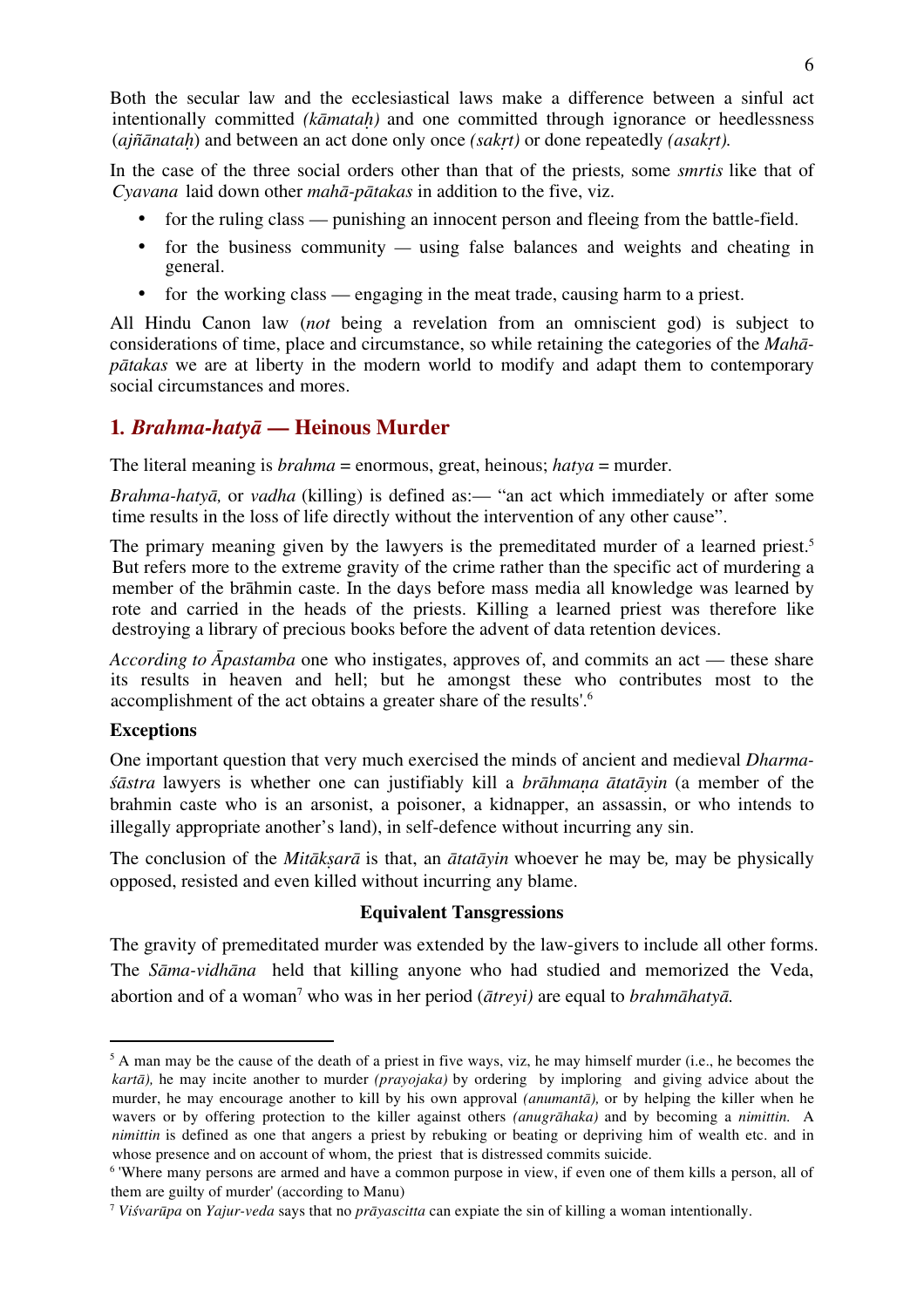Pretending to be of noble birth (falsifying one's pedigree to gain advantage), giving false testimony regarding a crime, and spreading false rumours about one's guru are equal to *Brahma-hatyā* according to Manu<sup>8</sup>.

One who witnesses land, stock and the wives and children of others being forcible abducted and does not report the same to the authorities, is equal to the killer of a Brahmin according to Brihaspati<sup>9</sup>.

Decrying the Vedas and despising preceptors are equivalent to the sin of *brahma-hatyā* in gravity according to Yajñavalkya 13:7.

# **Contemporary Application.**

Seeing that in modern western pluralistic society the pre-meditated killing of a learned priest is a non-issue, the definition of *brahma-hatyā* should be extended to cover all acts of premeditated murder — especially of vulnerable persons and of those who have dedicated their lives to the service of the community — doctors, nurses, teachers, fire-fighters, paramedics etc.

*Brahma-hatyā* can also be extended to cover the willful creation of destructive internet viruses which wipe out the entire life's work of some individuals, or cause immense damage to beneficial knowledge reservoirs.

# **2.** *Surāpāna —* **Alcoholism***.*

The word *surā* occurs several times in the Rig Veda. *Soma* was a treasured psychedelic beverage to be offered to the gods and to be drunk by the priests and yajamāna and was sharply distinguished from *surā.* Sat. Br. V. 1. 5.28 furnishes the striking antithesis:— *'soma*  is truth, prosperity, light; and *surā* is untruth, misery, darkness'.

The alcoholic beverage *sur* $\bar{a}$  is said to be of three kinds<sup>10</sup>, viz. that prepared from molasses (*gauḍi*), from grain (*paiṣṭi*) and from *madhuka* flowers or from honey (*mādhvi*).

There is a great deal of discussion about *surā* in many of the digests and the propositions established by most of them are:—

- All intoxicants *(madya)* are forbidden to priests at all stages of life.<sup>11</sup> But, according to Vishnu Dharma Sūtra a priest drinking *surā* of the *gauḍi* or *mādhvi* kind (i.e. beer made from molasses or mead) would not be guilty of *mahā-pātaka* but of *anu-pātaka*  (a lesser transgression).
- Apart from Priests other members of the community commit no offence in drinking alcohol judiciously according to Vishnu Smrti 22:84. The elites are expected to be more sober and the higher one's social standing in the community the more temperate one should be.
- Working class people are permitted to drink any kind of intoxicant.
- Students in general, but especially those studying the Veda have to abstain from intoxicants of all kinds.12

 <sup>8</sup> Manu 11:56.

<sup>9</sup> Brihaspati Smriti. 68

<sup>10</sup> *Manusmriti* 11:94

<sup>11</sup> *Gautama* II. 25 *'madyam nityam brāhmanah'* and *Ap. Dh.* S. I. 5. 17-21);

<sup>12</sup> The *Vishnu Dh.* S. (22. 83-84) specifies ten kinds of *madya* (intoxicants) prepared from sugar, madhuka flowers, flour, molasses, dates, grapes, jack fruit, coconuts, honey.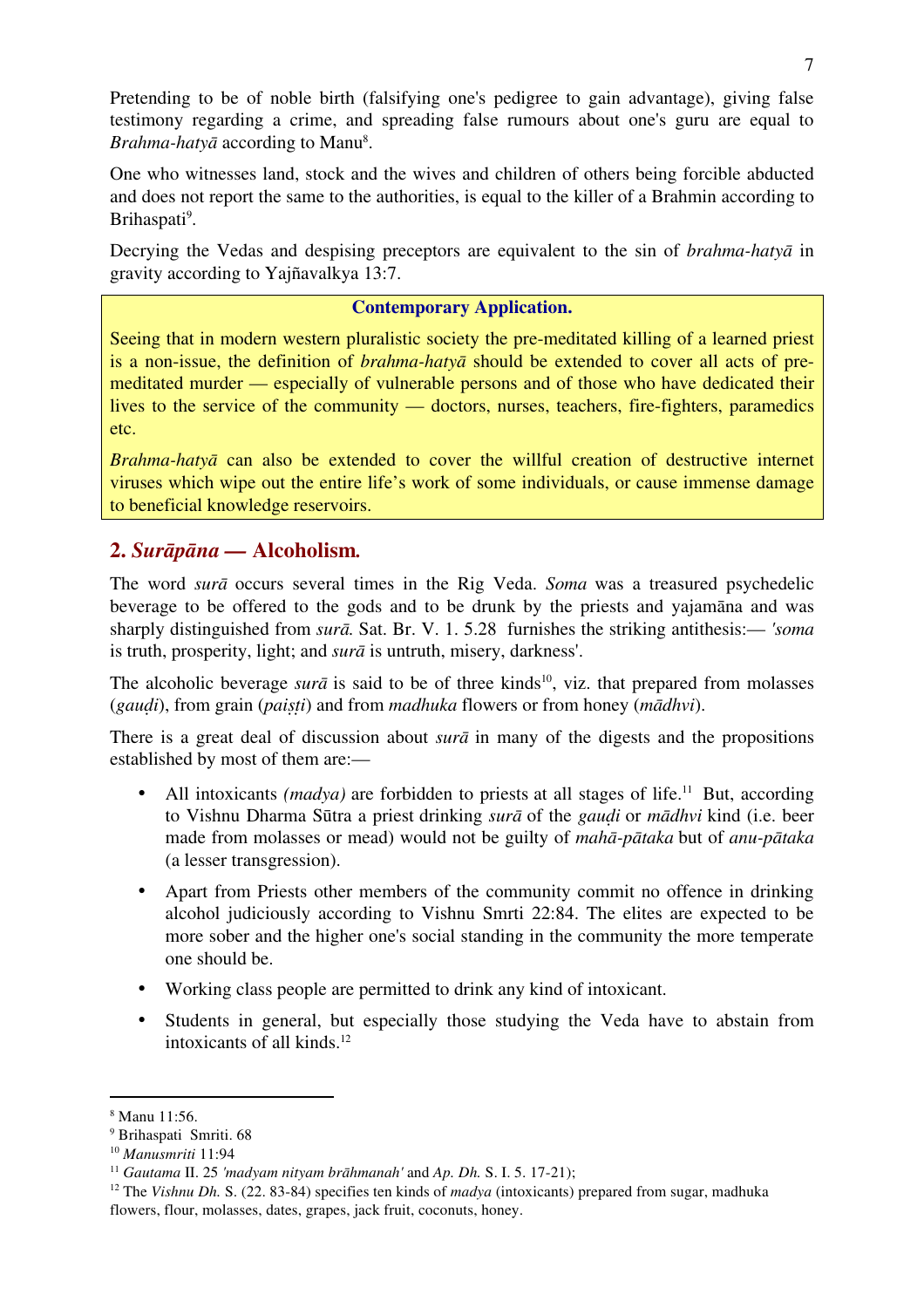### **Equivalent Tansgressions**

Forgetting the Veda, reviling the Vedas, giving false evidence, causing the death of a friend (through neglect), eating forbidden food, or (swallowing substances) unfit for consumption, are six (offences) equal to drinking surā according to Manu<sup>13</sup>.

Taking prohibited food, low and base acts, and kissing a menstruating woman are all akin to drinking of surā according to Yajñavalkya $14$ .

### **Another Ancient View**

"Used judiciously wine relieves a person of worries, otherwise it leads one to hell. It gives the ability to work, helps the natural functions and blesses with beauty. Judicious use of wine is like that of the nectar of immortality." (Garuda Purana 1:156:34-35)

According to Āyur-veda:—

*dīpanam rocanam madyam tīkṣṇoṣṇam tuṣṭi-puṣṭi kṛt sasvādu tiktakaṭukam*  Alcohol improves absorption, boosts appetite, accelerates digestion and metabolism, warms up the body, pleases and nourishes body. It is bitter and pungent with a mild sweet aftertaste,

*āmlapāka-rasam sāram sakaṣāyam svar-arogya pratibhā varṇakṛllaghu* absorbed from the small intestine and stimulates bowel movement. It has a mild astringent taste, improves voice, health, imagination, complexion, and is easy to be absorbed



*naṣṭa-nidrā ati-nidrebhyo hitam pittāsrad-ūṣnam krśa-sthūlaphitam rūkṣam*  It regulates / steadies sleep, can also aggravate *pitta* and blood. It steadies weight, removes dampness from tissues,

*sūkṣmam srotovo-śodhanam vāt-śleṣma-haram yuktyā pītam viṣavad anyathā* It is subtle, cleanses all bodily channels and reduces *Vāta* and *Kapha*. The above is only applicable if it is consumed with reason and common sense. Otherwise it acts like a poison.

*(sūtra 63-65, adhyāya 5, sūtrasthānam, aṣṭāṅga hrdayam of vāgbhaṭṭa)*

*na māṁsa bhakṣaṇe doṣo na madye na ca maithune | pravṛttir eṣā bhūtānāṁ nivṛttis tu mahāphalā* || Manu 5:56 ||

There is no sin (*doṣa*) in eating meat, drinking alcohol or recreational sex, because everyone is naturally inclined to these acts; but abstention will bring great rewards.

### **Contemporary Application.**

Imbibing of alcohol is a common socially accepted practice of good dining and social intercourse. The drinking of a glass of alcohol with a meal and in order to be sociable is not a religious *sin* as such, but over-indulgence, binge drinking, alcoholism and drug addiction certainly lead to sever health and social consequences which are spiritually retarding.

So the problem with alcohol is addiction and not the casual drink.

The ancient cautionary prohibition was formulated before the advent of drugs, nowadays drug-use is also covered by the proscription of *surā-pānam*.

 <sup>13</sup> *Manusmriti* 11:57.

<sup>&</sup>lt;sup>14</sup> Yajñavalkya Smrti 13:8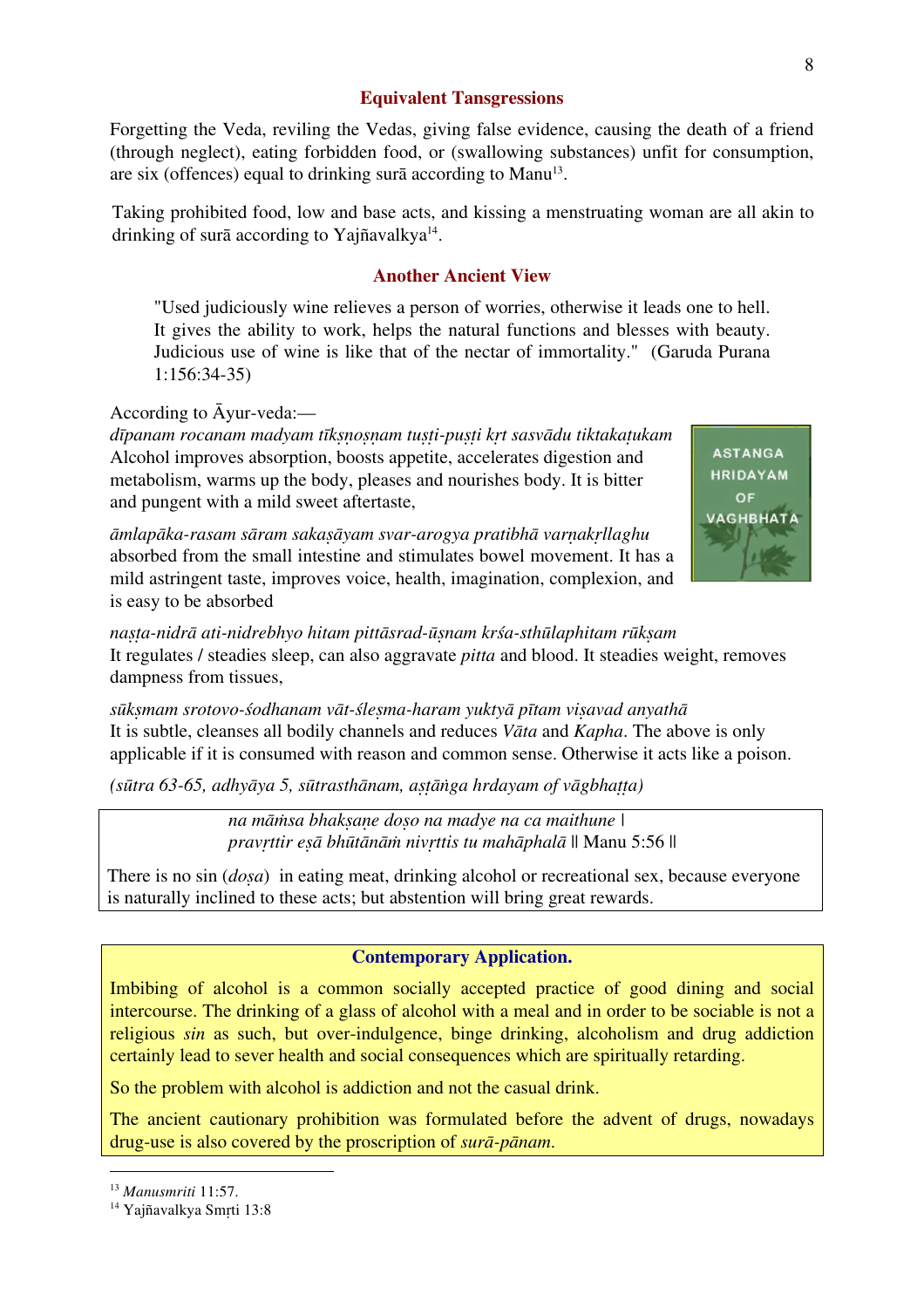# **3.** *Suvarṇa-Steya* **— Grand Larceny**

*Steya* is defined by *Āpastamba* as — "coveting another's property (and taking it) in whatever situation one may be (without the owner's consent)". And *suvarṇa* is gold.

*Kātāyana* & *Vyāsa* define it as 'depriving a person of property<sup>15</sup>, whether clandestinely or openly and, whether by night or by day'.

The *Prāyaścitta-viveka* (p. 111) and other commentators define it specifically as the theft of a priest's gold and that the gold stolen must be at least 16 *māṣas* (15.52gms) in weight, otherwise there is no *mahā-pataka.* 

So, if a person steals gold belonging to a priest which is less than 16 *māsas* or steals gold of any weight (even more than *16 māsas)* from a layman he would be guilty only of a minor sin *(upapātaka)* for the purpose of expiation*.* 

There was no guilt of theft according to *Vārsyāyani* if *(Āp. Dh.* S. 1.1 0.28.2) a person took only a small quantity of cereals ripening in pods (such as lentils*)* or took grass without permission for his oxen while he was travelling.

According to Gautama (12.25) one may take, (without permission and without incurring the guilt of theft) for the sake of cows and for the sake of *srauta* or *smārta* ceremonies - grass, fuel and flowers of trees and plants and the fruits (of trees and plants) that are not fenced around.

#### **Equivalent Tansgressions**

Appropriating a deposit, kidnapping, stealing a horse, silver, land and gems, are declared to be equal to stealing the gold (of a priest) according to Manu<sup>16</sup>.

### **Contemporary Application.**

*Suvarna-steya* is grand larceny. The taking of a pen or pad from the office is a very minor transgression, equal to stealing grass for one's cow! The modern equivalent of this sin would be the embezzling of thousands of dollars from a pension fund or defrauding mum and dad investors of their entire life's savings, internet fraud, ponzi schemes, bank robbery etc.

## **4.** *Guru-talpaga* **— Sexual Misconduct**

*Guru-talpaga or Gurvanganāgamaḥ* (sexual intercourse with the wife of the *guru). '*Guru' primarily means the father. According to Gautama, the teacher (of the Veda) is the foremost amongst *gurus* while some say that the mother is so. According to many legal digests *gurvangana* means sex with one's own mother.

#### **Equivalent Tansgressions**

Intercourse with sisters by the same mother, with (unmarried) maidens with no intention to marry them, with the wife of a friend, or a daughter in law, they declare to be equal to the violation of a Guru's bed.17

<sup>&</sup>lt;sup>15</sup> It must be remembered that 1000 years ago there was not a lot to steal, gold represented a person's entire savings and investments. The other items which could be stolen were stock, pots and pans, clothing, bedding, implements etc. Food was available for the asking and so was not an item of theft.

<sup>16</sup> *Manusmriti* 11:58.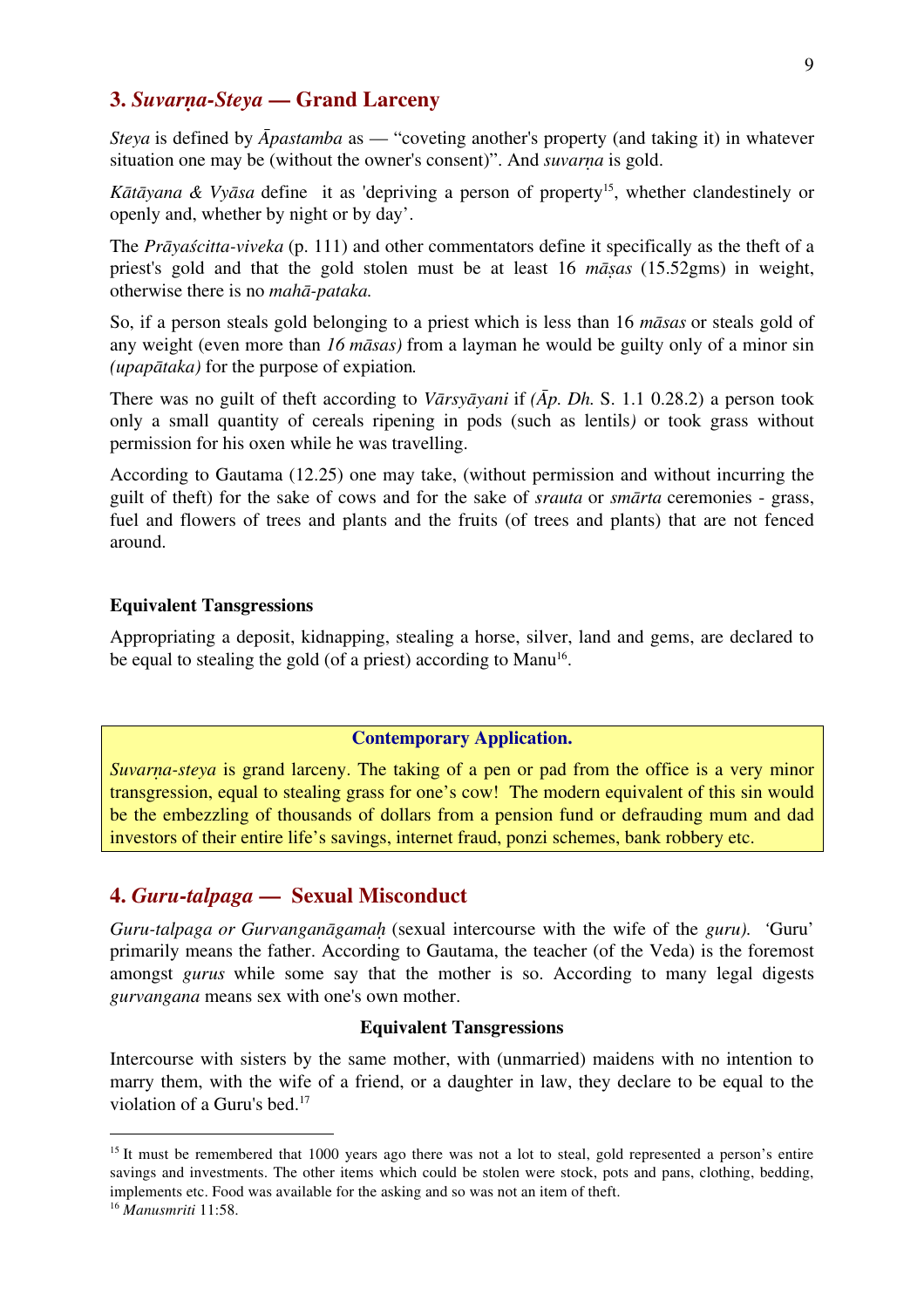*N* $\bar{a}$ *rada*<sup>18</sup> states:— "If a man has sexual intercourse with any of these women viz., mother, mother's sister, mother-in-law, maternal uncle's wife, father's sister, a wife of the paternal uncle or of a friend or of a pupil, a sister, a sister's friend, a daughter, a daughter-in-law, the wife of one's Vedic teacher, a woman of the same clan (*sagotri*), one who has come for protection, a nun, one's wet-nurse, a woman performing a *vrata* and a priest's wife, he becomes guilty of the sin of the violator of the guru's bed (i.e., incest).

The *Visnu-dharma-sūtra* (36. 4-7) adds a few more women to the list of *Nārada* (such as a woman in her period, the wife of a learned priest or of one's sacrificial priests or of one's teacher*.* 

Illegitimate sex with a paternal aunt, maternal aunt, one's own sister, mother's co-wife, her sister, preceptor's daughter and preceptor's wife and one's own daughter — all these, are on a par with defiling preceptor's bed.19

## **Contemporary Application.**

In modern western society, there are no legal restrictions on intermarriage between family members cousins, aunts, uncles, nephews, nieces etc. The only restriction is on parents and children, adopted or natural, and on siblings, adopted or natural. While marriage with one's cousin is not a crime, it would still be considered as a taboo by most Hindu communities<sup>20</sup>.

The definition of this *pātaka* would still refer to acts of sexual seduction which cause harm to others, sexual exploitation, sex-trafficking, all forms of rape or coercion, child-molestation, pedophilia etc. as per the law of the land.

**5.** *Mahā-pātaki-samsarga —* Association with those who are guilty of the four *mahāpātakas.*

The legal digests all suggest that the one who closely associates or cohabits with anyone of the four grave offenders mentioned above for one year, himself incurs contamination with *mahā-pātaka.*

Brihaspati speaks of nine kinds of *samsarga* (contact or association) out of which the first five were treated as light sins, but the other four were serious:—

- 1. occupying the same bed or seat,
- 2. dining with the offender,
- 3. taking food from the same vessel,
- 4. cooking food in the same pots
- 5. partaking of food prepared by him,
- 6. acting as his priest
- 7. employing him as one's priest,
- 8. teaching or learning the Veda from the offender,
- 9. having sexual intercourse with him

The least serious of various kinds of intercourse are conversation, touching, cooking food in the same vessel, eating food at his house, receiving a gift from him, etc.

Study/teaching — *Adhyāpana —* in order to be a great sin must relate to the Veda, and so also

 <sup>17</sup> *Manusmriti 11:*59.

<sup>18</sup> *stripumsayoga,* verses 73-75

<sup>19</sup> Yajñavalkya 13:9 -12

<sup>20</sup> Southerners do allow marriage with a maternal cousin.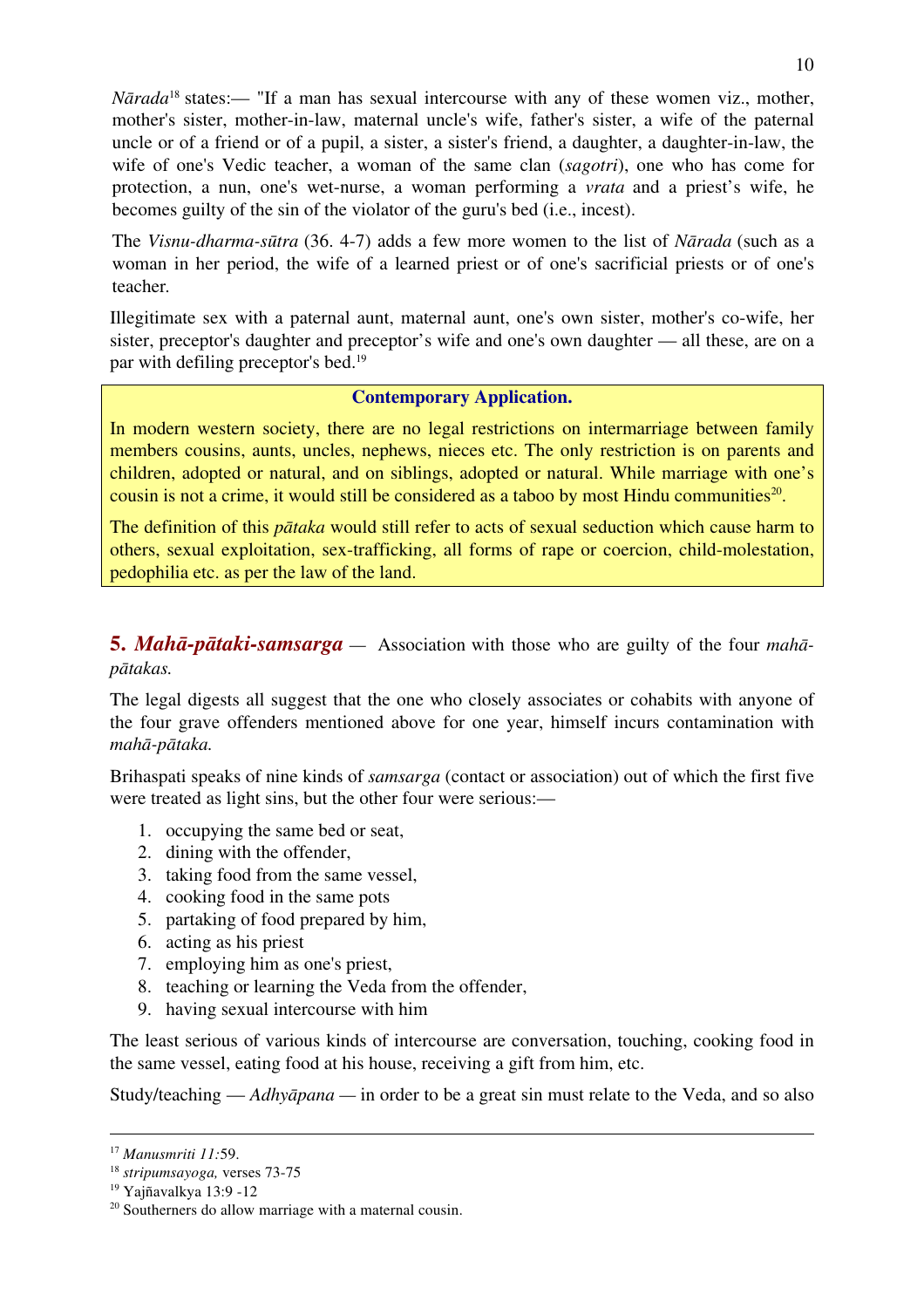*yājana* must relate to such Vedic sacrifices as *Darśa-pūrṇamāsa, Cāturmāsya, Agniṣṭoma.*  Helping a *mahā-pātakin* to perform the five daily *Yajñas* or teaching him the *aṅgas* (metrics, grammar etc.) and the *śāstras* is only a minor offence.

The medieval lawyers and commentators gradually extended the scope of *samsarga* to an insane degree in a spirit of exclusiveness and of over-emphasis on ideas of ceremonial & ritual purity!

Though many crimes do not, in so many words, come within the definitions of the *mahāpātakas* the *smṛtis* extend by analogy the same condemnation as the *mahā-pātakas* in three ways.

- 1. By prescribing the same expiation as for one of the *mahā-pātakas* (*vācanikātidesa).*
- 2. By extending the definition to cover all similar crimes. (*tād-rūpya).*
- 3. The *smṛtis* declare many actions as equal to *(sama) —* in general or as equal to one of the *mahā-pātakas.* (*sāmya didesa).*

## **Samsarga in Kali age**

A few law-givers took a more reasonable view. Parāśara did not prescribe any expiation for *samsarga* (association with those guilty of grave sins) because in the *Kali* age there is no blemish of *samsarga* and that it is on account of this, that in the enumeration of things to be avoided or not allowed in the *Kali* age *(Kali-varjyas) samsarga* is omitted*.*

## **Contemporary Application.**

Living in a modern metropolis with firmly established laws of privacy and lack of any means of enforcement or sanctions etc. *Samsarga* is of little consequence.

The only caveat would be that intimate and prolonged association with an habitual offender (alcoholic, drug-addict, sex-offender etc.) could lead to one's own downfall.

One could use boycotting an offender as a tool for instigating change in him.

# **4. Upa-pātakas — Venial Sins**

The different legal digests give varying lists of the *upa-pātakas* or minor sins.

According to Yajñavalkya 13 they are:— stealing a priest's personal effects, non-payment of debts, not maintaining sacred fires (by one who is initiated to do so), trading<sup>21</sup>, the younger sibling marrying when the elder sibling is still single (*parivedana*), abetment of *parivedana*, 22 giving the post of the head priest in a yajña, to a man guilty of *parivedana* (a younger son married before the elder), giving one's daughter to such a man in marriage, learning from an inferior teacher (when the best teachers are available), teaching a superior person<sup>23</sup>, adultery, usury, sale of salt<sup>24</sup>, contemptuous livelihood<sup>25</sup>, misappropriation of a deposit, breaking of a

 $^{21}$  All forms of trade invariably lead to some degree of cheating - whether it be of the customer, suppliers or tax office.

<sup>&</sup>lt;sup>22</sup> The parents who agree to the *parivedana* marriage, the siblings and the priest who performs the marriage are all guilty.

<sup>&</sup>lt;sup>23</sup> Teaching the children of royalty or nobility for example.

 $24$  Salt is essential to life and health and so like water, it should not be the subject of sale.

<sup>&</sup>lt;sup>25</sup> Any livelihood which causes harm to other beings or the environment.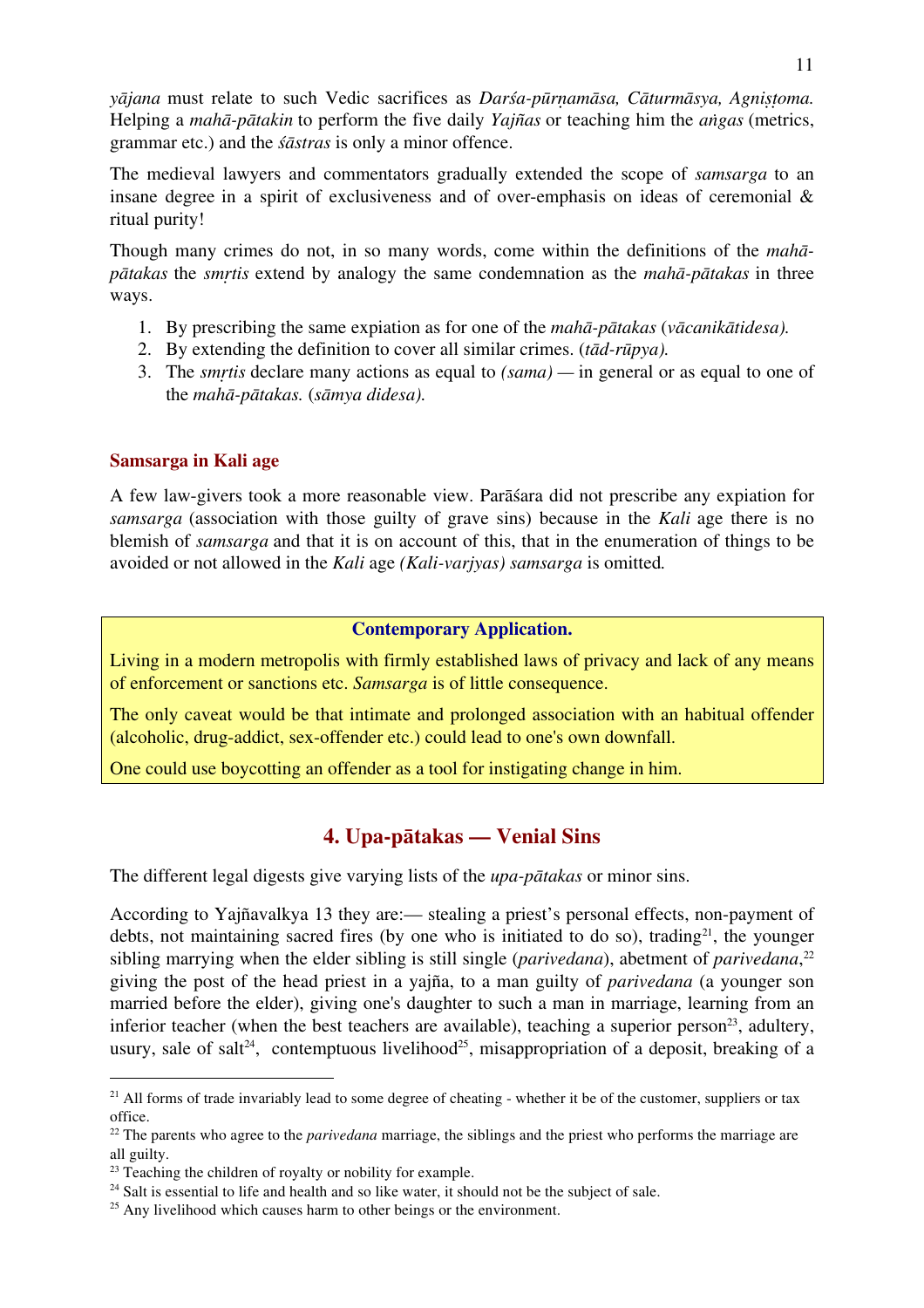vow, engaging in the meat trade, sale of a cow, slaughtering of a cow, abandonment of a parent or a friend, sale of tanks and parks, selling of a daughter's ornaments, dishonesty, causing others to break their vow, capital ventures for selfish reasons, cohabitation with an alcoholic, forsaking of one's study of Vedas and sacred fires, abandoning a child or kinsmen, perusal of unbeneficial literature, selling of oneself or one's own wife (into bonded labor), all these are *Upa-pātakas*.

# **The Consequences of Sin**

Both the Dharma Śāstra and Purāṇas give long exhaustive lists of the consequences of moral turpitude in terms of:—

- 1. This life personal misfortune, sickness, loss of opportunities, disgrace, opprobrium etc.
- 2. Purgatory a period of sojourn in one of the many hell-realms until the sin has been expiated. It is very significant that there is no concept in Hinduism of a permanent stay in hell or heaven — both are due to the merit or demerit of one's actions and therefore are of a limited duration. After expiating one's sins in purgatory, one is born again on earth to continue one's spiritual evolution.
- 3. Karma all our actions have either positive or negative actions on others. The effect which we have on others comes back to us, either in this life or in the next incarnation. Our genetic predisposition and circumstances which arise in life, are thus considered to be a result of our previous actions.

# **The Cause of Sin**

The Śāstras are almost unanimous in the declaration that the causes of all sin and moral turpitude are *kāmā* — self-centered desire, *krodha* — anger and *lobha* — greed. (Gīta 3:37) All these arise in the mind due to *avidya* (ignorance) and *sanga* (attachment).

Sin is not regarded as a direct affront to the Divine but rather as a hindrance to selfknowledge (*ātma-bodha*) and an obstacle to final liberation from samsara (*mokṣa*).

# **The practical reasons why people sin.**

| <b>Causes of transgressions</b>                                                                                                                                                                                                        | <b>Remedial Action</b>                 |
|----------------------------------------------------------------------------------------------------------------------------------------------------------------------------------------------------------------------------------------|----------------------------------------|
| 1. Ignorance $(a\tilde{m}\tilde{a}na)$ — they don't know what the proper course of<br>action is, or what is right or wrong or the advantages and<br>disadvantages of the proposed action. They simply didn't know that<br>it was a sin | education, instruction                 |
| 2. Delusion ( <i>moha</i> ) — wrong expectations, lack of self-awareness,<br>delusive ideas about self, others and the goals, misunderstanding.                                                                                        | education                              |
| 3. Stupidity $(m\bar{u}dhat{a})$ — unable to comprehend the implications<br>of their choices. Lack of insight and awareness. Lacking empathy<br>and unable to recognize the cause and effect.                                          | support,<br>encouragement,<br>guidance |
| 4. Negligence ( $pram\bar{a}da$ ) — They know what is right but failed to<br>act because they were under the influence of peers, drugs, alcohol,<br>temporary loss of mindfulness or caring. Perhaps due either lack of                | warnings, threats, and<br>sanctions    |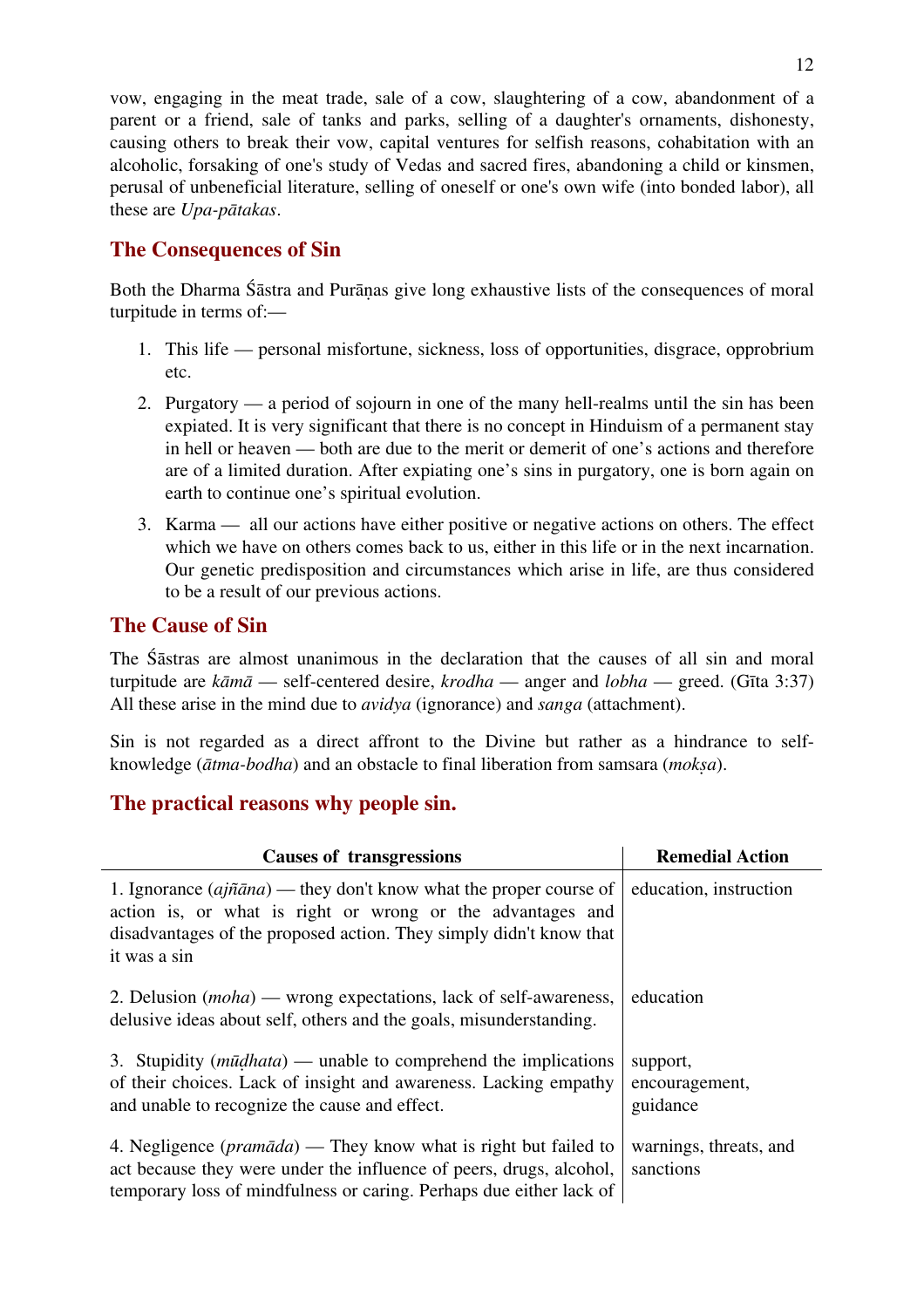conviction, distraction, failure to prioritize, tiredness, depression, laziness.

5. Wilfulness (*nṛśaṁsya*) — a malicious desire to either harm oneself or the other, born of arrogance and delusion. They act willfully in order to cause harm to others out of hatred, extreme prejudice, for revenge or personal gain.

punishment, psychotherapy or social sanction and rejection.

# **Expiation of Sin**

The Dharma Śāstras all contain a section called *prāyaścitta* which gives many and very detailed forms of atonement and expiation of *pātakas*, the most heinous crimes requiring suicide! According to some authors, no priests have the authority to prescribe penances in the Kali-yuga. But a knowledgeable person is free to choose an expiation if he wishes to do so.

The general gist is that it is *not* the forgiveness of God that is required but rather selftransformation of the sinner through:—

**1. Pāpa-nivedana** — confession which should be done before an assembly of priests and or the sacred fire.

**2. Paścattāpa** — repentance and sincere feeling of regret and a firm resolve not to repeat the sin.

**3. Prāyaścitta** — a penance, atonement or act of restoration which can take the form of undertaking to perform —

- charity (*dāna*)
- fasting (*upavāsa*)
- pilgrimage (*tīrtha-yātra*)
- A program of several days of self-discipline or austerity (*tapas*)
- A ceremony (*yajña*)
- Chanting mantras (*japa/stotra*)

All these programs require one to sleep on the ground for the duration of the period of the penance, to refrain from sexual activities, to avoid sleeping during the day and to avoid all entertainments and distractions.

- 1. **Charity** giving clothing to the poor, feeding the homeless, serving meals, cleaning the homes of the aged, volunteering for SES, caring for the sick, giving cash donations to worthy causes etc. etc.
- 2. **Fasting** refraining from eating food and drink on fixed days (every Monday for example) or undertaking a more structured fast:—

**Pāda-kṛcchra** – 4 days.

- On the 1st day eat only one meal during day time
- On the 2nd day eat once only at night
- On the 3rd day eat once at any time, if one gets the food unasked
- On the 4th day observe total fast.

## **Ardha-kṛccha** – 6 days

- For three days eat only food obtained without asking for it,
- Complete fasting for another three days taking only fluids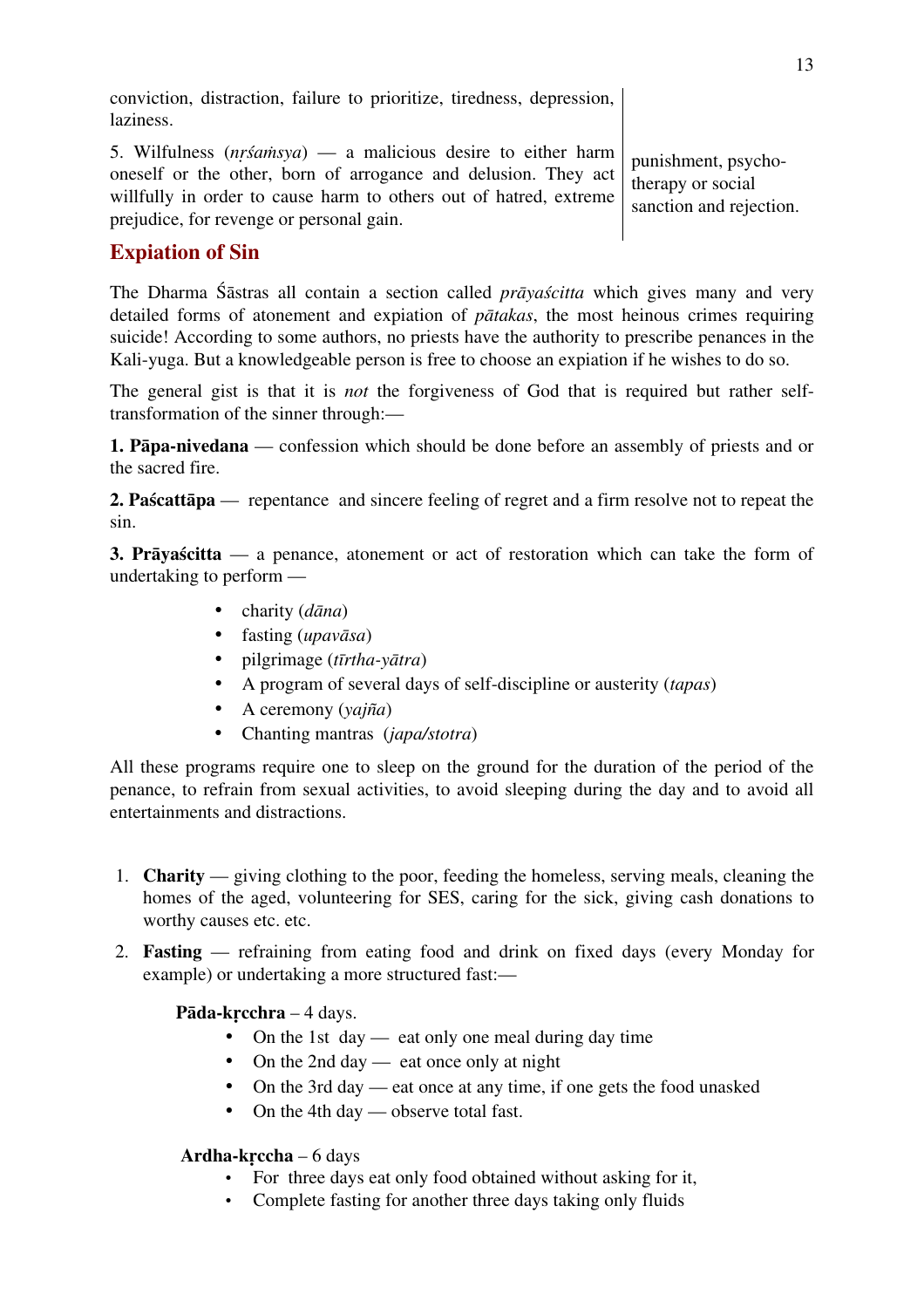### **Ati-kṛccha** – 12 days

- For the first 3 days eat only one morsel<sup>26</sup> of food in the morning
- For the next 3 days eat one morsel of food in the evening
- For another 3 days eat one morsel of food received without asking
- For the last 3 days observe total fast water only.

### **Candrāyana**

This is a universal expiation for almost any sin, especially where no other specific atonement has been prescribed. In this penance, the eating pattern follows the phases of the moon.

### **From Purnima (full-moon)**

Starting from 15 morsels of food (per day) on the full moon, the amount is gradually reduced by one morsel every day, ending in total fasting on the newmoon day. Then it is again increased, from 1 to 15 morsels, till the full moon day. This is one cycle and it can be repeated as many times as needed.

### **From Amavāsya (new-moon)**

Starting with one morsel on the first day after the new moon, increasing to 15 morsels on the full moon, and again reducing to nil on the new moon.

**3. Pilgrimage** (*tīrtha-yātra*) — one can undertake any pilgrimage of one's choice to any of the famous holy sites. A pilgrimage involves a number of disciplines:—

- celibacy
- vegetarianism or veganism
- fasting eating once a day
- not sleeping during the day
- recitation of mantras
- travel on foot where possible
- bathing in the river or sacred pool associated with the holy place.
- Acts of charity at the holy place.

### **4. A program of penitence** (*tapas*)

Penitence has many aspects such as regular fasting, giving up a beloved food item, celibacy, truthfulness, bathing thrice a day, wearing wet clothes until they dry up (on the body), sleeping on the ground, practicing absolute non-violence to any living creature, serving the guru etc. The period may extend from one month up to 12 months, depending on the nature of the sin and one's personal choice.

**5. A ceremony** (*yajña*). There are a few yajñas that are recommended by the śastras which are specifically for the restoration of transgressions such as *Gaṇa-homa, Kuṣmāṇḍa-homa, Brahma-kūrca homa, gāyatri-homa* etc.

<sup>&</sup>lt;sup>26</sup> A morsel is defined as the size of a large amalaki fruit or a golf-ball.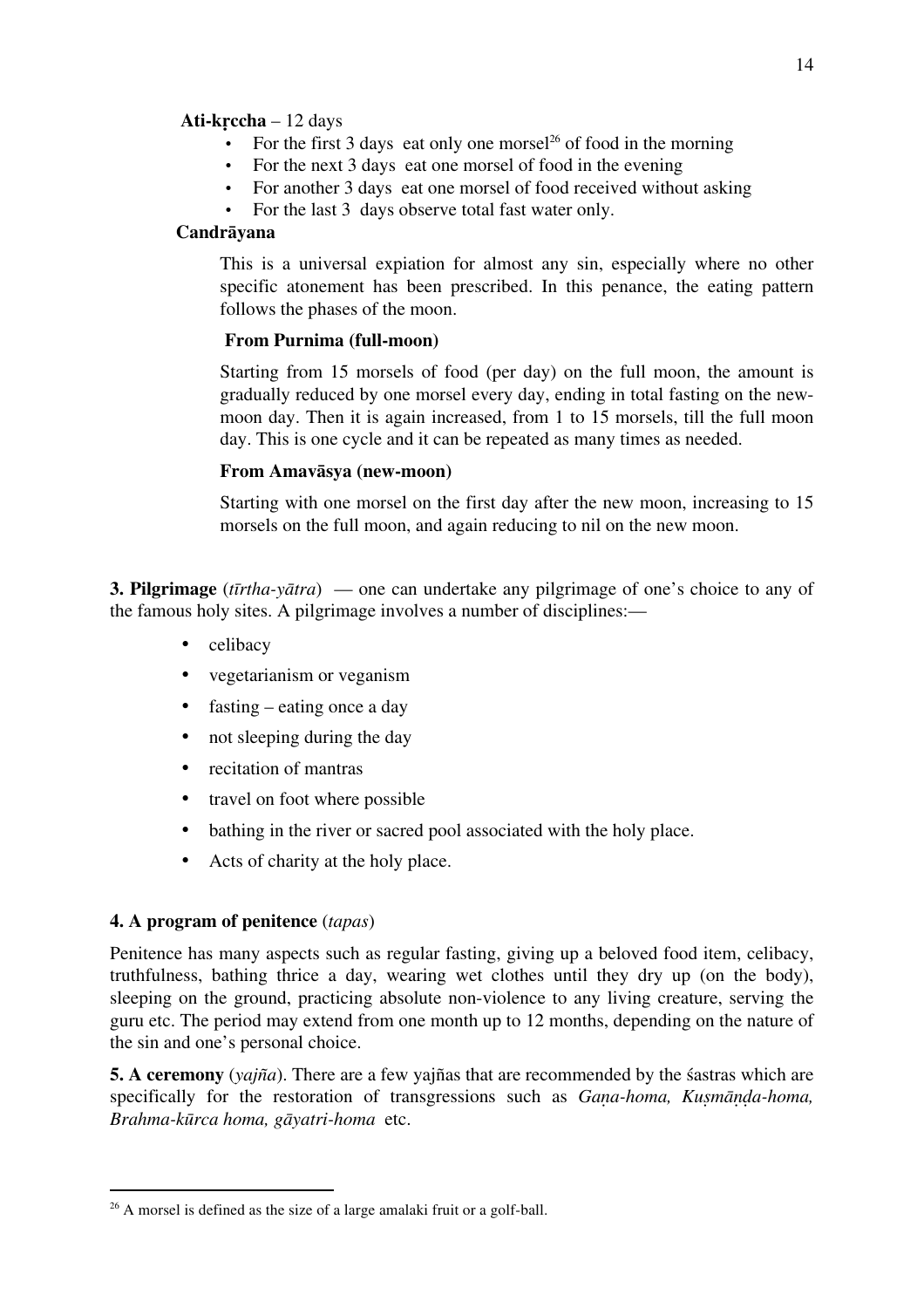An annual public confession and restoration ceremony called the *Upakarma* is held for all those who have been initiated with the gāyatri mantra and the sacred thread. It is held on the full-moon before Krishna-jayanti.

**6. Chanting mantras** (*japa/stotra*) — after consulting a guru one may undertake to perform the recitation of a purificatory or restorative mantra for a number of days or a number of specific counts while observing the usual disciplines of celibacy etc. There are many stotras that also claim in purify the reciter of sin after the recitation a number of times.

The Vedic scriptures declare that one who is daily practicing *Sandhya Vandana* and the other *Nitya-karmas* is not affected by *pātakas*.

Āgamas teach that one who is engaged in the regular worship of the gods and goddesses and the regular chanting of mantras is untouched by the effects of sins (assuming that a person devotionally engaged will not be in the habit of committing sin!)

The Bhakti movements based on the Gītā and the Purāṇas teach that one who surrenders to the Divine is absolved of all sins.

# **Purification**

And since all sin involves social and spiritual 'contamination' the restoration process also involves a purification ceremony of varying complexity depending on the gravity of the transgression.

The principle ceremony performed is the **Udaka Śānti**. So once the expiations and atonements are done the *udaka śānti* ceremony brings closure to the process of restoration.

This ceremony involves the consecration of jars of water by a number of priests chanting various selections from the Vedas. The sacred water is then used to bathe the penitent who is then spiritually reborn and socially reinstated.

# **SUMMARY.**

Vyāsa in the Mahābhārata defines and summarizes sin in one short verse *paropakāra puṇyāya pāpāya para-pīḍanam*

"virtue is any beneficial act and sin is any injurious act."

So the gist of all *pāpa* is that they are intentional acts which cause suffering to other beings, and virtue is defined as any act which intentionally benefits another living being.

- *Pāpa* is not an affront against God but rather a hindrance to one's spiritual progress. By performing injurious acts (*hiṁsa*) we generate negative Karma which will then causes us future suffering which will hamper all attempts at self-realization (*ātmabodha*) thus prolonging our stay in samsāra.
- *Pāpa* also is a barrier to our communion with the divine God is always available to us as our very own inner Self (*antaryāmin*), but we ourselves create the barrier to God-realization through our negative and obstructive acts. His Grace is showering down perpetually, but we need to purify and prepare ourselves like well-scrubbed receptacles.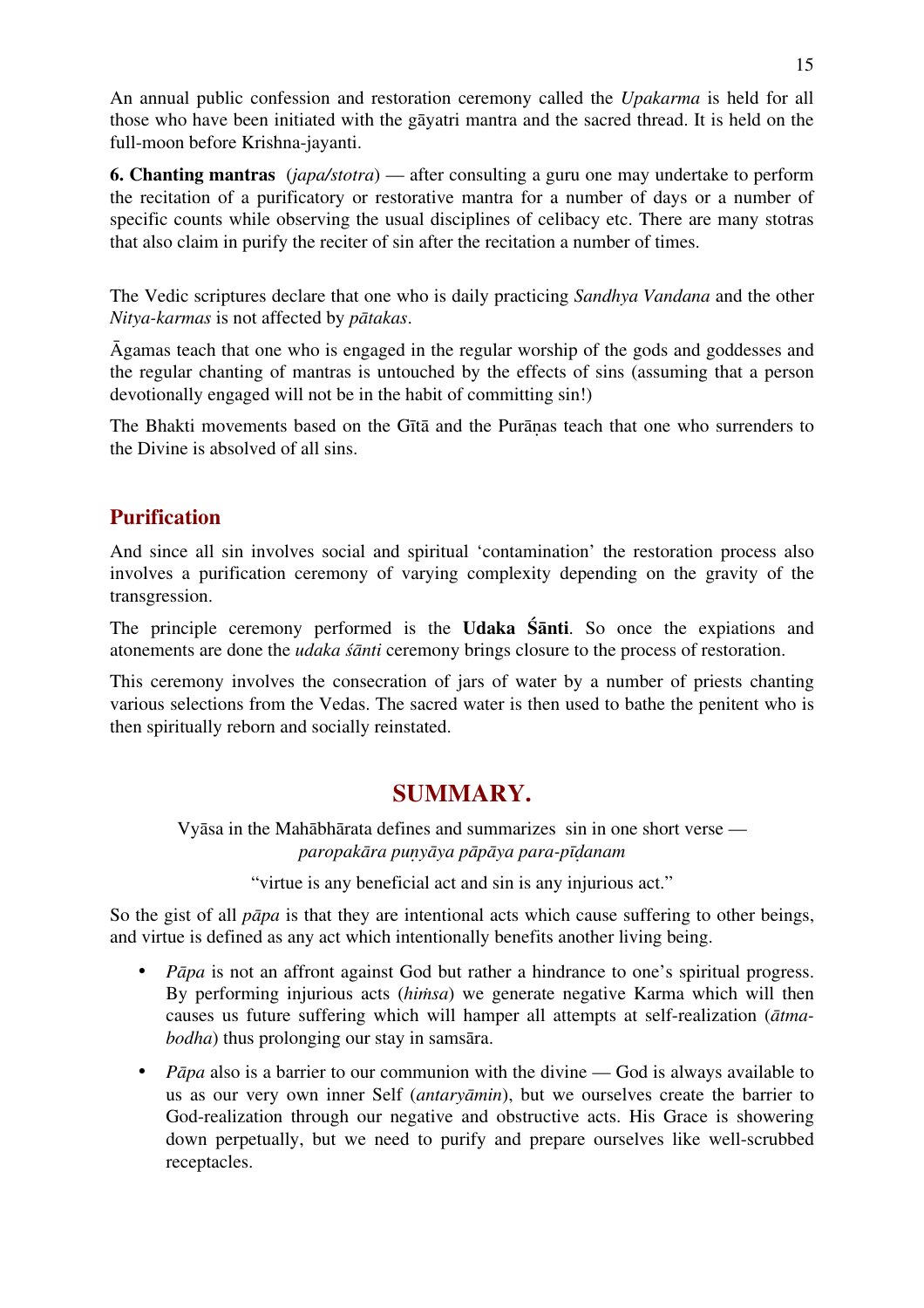• *Pāpa* is spiritual contamination in that our minds are like mirrors reflecting our essential nature as *sat* (Being), *chit* (Consciousness), *ānanda* (Bliss), but selfish-desire, greed and anger etc. cloud the mirror of the mind and obstruct our knowledge and expression of our true nature. Spiritual practice *sādhana* is the remedy to purify the mind and assist in Self/God-realization.

### **The Nine types of Sins**

1. **Mental sins** — believing in false doctrines i.e. clinging zealously to unexamined and irrational views, contemplating harming another.

2. **Speech** — lying to gain advantage, slander/abuse and malicious gossip

3. **Body** — sexual misconduct, stealing, hurting other beings (creatures as well as trees etc.) not assisting others in time of need.

# nāvi̍rato duśca̱ritān nā̍śānto nāsa̱māhi̍taḥ | nāśānta-mānaso vā'pi prajñānenainam āpnuyāt ||

*Katha 1:24. One who has not desisted from bad conduct, who is not restrained, nor one without concentration, nor even one whose mind is not still, can not gain Wisdom even though learned beyond compare.*

## Loka-saṅgraha

te prāpnuvanti mām-eva sarva-bhūta-hite-ratāḥ || Gita 12:4 ||

*They too come to Me alone who are always intent on the welfare of all beings.*

gacchatis-tiṣṭhato vāpi jāgrataḥ svapato na cet | sarva sattva hitārthāya paśor-iva vicestitam ||

*If we don't dedicate all our actions, while walking, or standing, while sleeping or awake, for the benefit of all beings then we act like animals.*

> paropakārāya phalanti vriksāh paropakārāya vahanti nadyah | paropakārāya duhanti gāvah paropakārāya śarīram etat ||

*Trees bear fruit for the benefit of others, Rivers flow for the benefit of others; Cows produce milk for the benefit of others — This body is meant for the benefit of others.*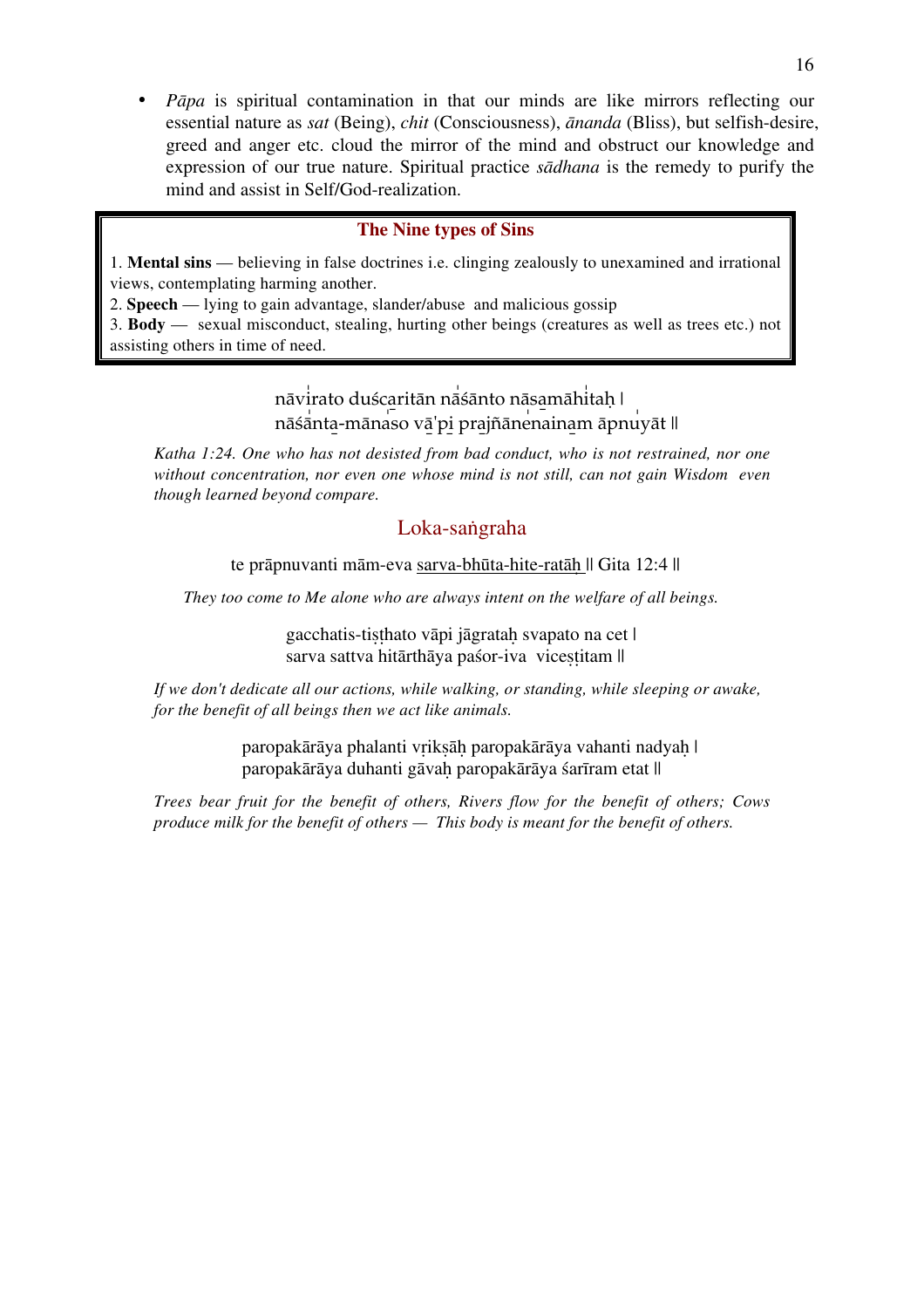# **Appendix**

## **THE HINDU HELLS**

All the great civilizations have notions of heaven and hell. The difference between the Christian/Islamic hells and the Hindu/Buddhist hells is that the latter are not eternal and are means for fast-tracking a massive accumulation of really bad Karma!! The other difference is that there is no thought crime in the Dharmic religions and in the Christian/Islamic hells it is *only* for the crime of disbelief that one will suffer and endure eternal torture, not for anything else! In Post-puranic Vedanta, hell is not a subject that is either taught or dwelt upon and for most Hindus today Hell is merely a curiosity. So for your interest and education in traditional values, we provide you with the names of the Hells and the reasons for being sent there by Lord Yama. Some of the reasons are obvious and others would be considered really bizarre today! The punishment in the hells suits the crime — for example, a person who cuts down trees and destroys the environment goes to a hell called *asi-patra-vana* — which means the 'sword-leaf hell' where he is made to wander through a forest of dense trees all with leaves like sharp-blades until he has expiated his crime, he is then reborn on earth to continue his spiritual evolution. Two versions of Hell are given.

| raurava      | False witness - those guilty or perjury.                                                                                                                                       |
|--------------|--------------------------------------------------------------------------------------------------------------------------------------------------------------------------------|
| rodham       | abortionists, those who plunder villages and hamlets, cow-killers, stranglers.                                                                                                 |
| sūkara       | all those guilty of the five great sins (pañca mahā pātakas)                                                                                                                   |
| tāla         | murderers, one who seduces his teacher's wife.                                                                                                                                 |
| tapta-kumbha | those who commit incest with their sister, the killer of an ambassador                                                                                                         |
| tapta-loha   | the seller of his wife, a jailer, a horse-dealer, a guru who deserts his disciples.                                                                                            |
| mahajvāla    | one who commits incest with his daughter or daughter-in-law,                                                                                                                   |
| lavana       | one treats his guru with disrespect, abusive of elders, reviler of the Vedas, (or<br>one who sells them) one who has intercourse with women who are of a<br>prohibited degree. |
| vimohana     | a career thief, and one who cavils at prescribed observances.                                                                                                                  |
| krmi-bhaksa  | one who is inimical to his father, the brahmins, the gods, or one who counterfeits<br>precious gems.                                                                           |
| krmisa       | one who harms others through black-magic                                                                                                                                       |
| lālābhaksa   | one who eats before offering food to the gods, ancestors or to guests.                                                                                                         |
| vedhaka      | an arrow-maker                                                                                                                                                                 |
| visasana     | a person who manufactures arms or engages in the arms trade.                                                                                                                   |
| adhomukha    | a maker of unlawful gifts, one who makes unlawful sacrifices, and an astrologer<br>who deceives his clients.                                                                   |
| pūya-vāha    | one who eats sweets alone, a priest who sells lac, flesh, alcohol, sesame or salt; a<br>violent person, one who rears cats, dogs, goats, cocks, pigs or birds.                 |
| rudhirandha  | stage-performers, fishermen, a poisoner, an informer, one who lives by                                                                                                         |

## Viṣṇu Purāṇa Book 2 Chap 6